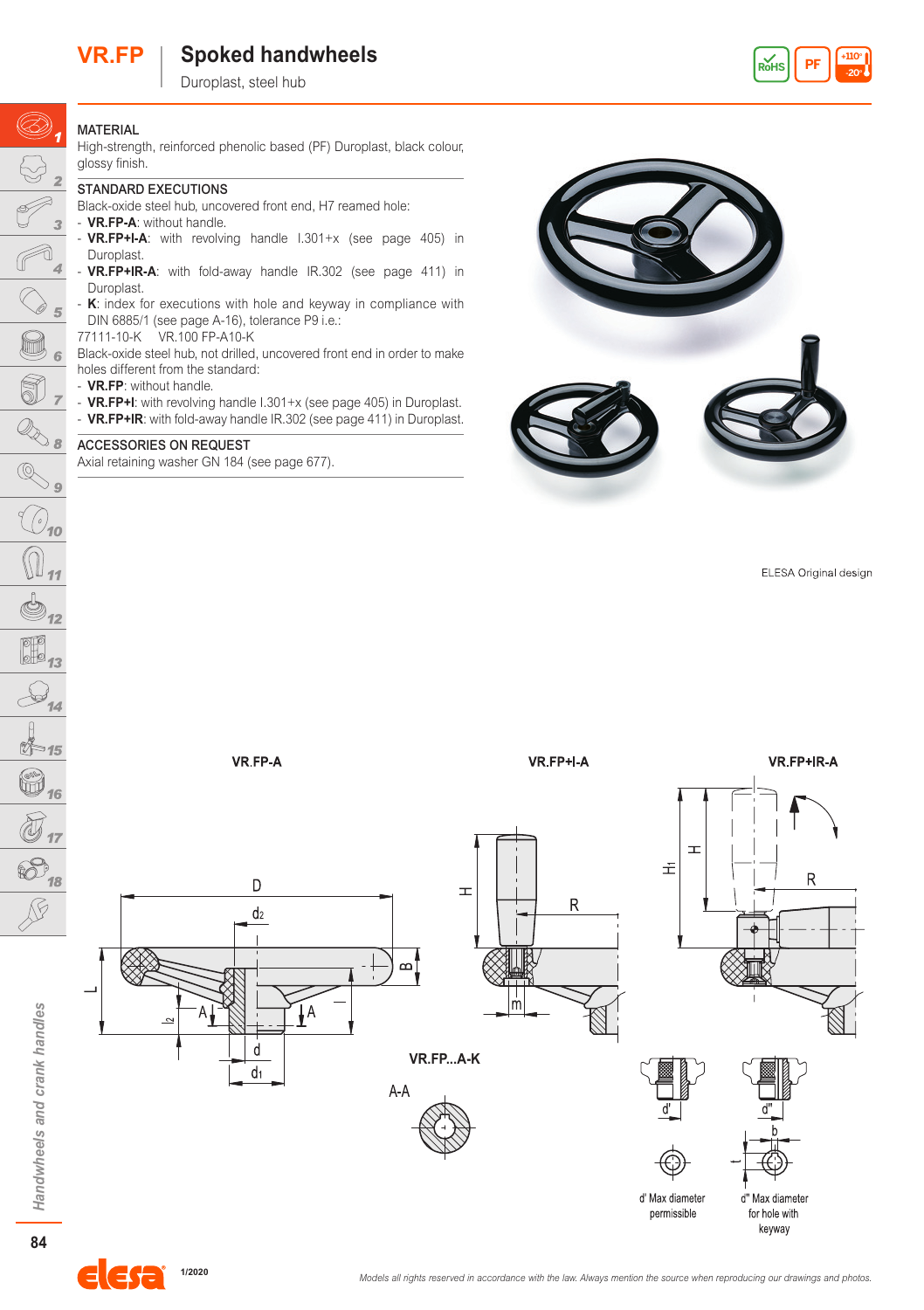(S)

 $\overline{\mathscr{P}}$ 

| Code              | Description      | D   | dH7 |    | L  | B  | d1   | d2                       | $\overline{1}$ |     | 2              | ď            | ď" | t    | $\mathsf b$     |              | C#<br>[Nm] | L#<br>$[J]$ | 55   |
|-------------------|------------------|-----|-----|----|----|----|------|--------------------------|----------------|-----|----------------|--------------|----|------|-----------------|--------------|------------|-------------|------|
| 77111-10          | VR.100 FP-A10    | 98  | 10  |    | 40 | 14 | 24   | 20                       | 36             |     | 12             | 16           | 13 | 15.3 | 5               |              | 67         | 5           | 165  |
| 77111-12          | VR.100 FP-A12    | 98  | 12  |    | 40 | 14 | 24   | 20                       | 36             |     | 12             | 16           | 13 | 15.3 | 5               |              | 67         | 5           | 160  |
| 77211-12          | VR.125 FP-A12    | 124 | 12  |    | 45 | 18 | 24   | 20                       | 36             |     | 12             | 16           | 13 | 15.3 | 5               |              | 120        | 8           | 230  |
| 77211-14          | VR.125 FP-A14    | 124 | 14  |    | 45 | 18 | 24   | 20                       | 36             |     | 12             | 16           | 13 | 15.3 | 5               |              | 120        | 8           | 225  |
| 77311-14          | VR.140 FP-A14    | 139 | 14  |    | 47 | 20 | 32   | 24                       | 38             |     | 15             | 20           | 16 | 18.3 | 5               |              | 165        | 12          | 375  |
| 77311-16          | VR.140 FP-A16    | 139 | 16  |    | 47 | 20 | 32   | 24                       | 38             |     | 15             | 20           | 16 | 18.3 | 5               |              | 165        | 12          | 370  |
| 77411-14          | VR.160 FP-A14    | 157 | 14  |    | 50 | 22 | 32   | 24                       | 38             |     | 15             | 20           | 16 | 18.3 | 5               |              | 165        | 12          | 440  |
| 77411-16          | VR.160 FP-A16    | 157 | 16  |    | 50 | 22 | 32   | 24                       | 38             |     | 15             | 20           | 16 | 18.3 | 5               |              | 165        | 12          | 435  |
| 77511-16          | VR.180 FP-A16    | 180 | 16  |    | 56 | 24 | 40   | 31                       | 43             |     | 15             | 26           | 22 | 24.8 | 6               |              | 280        | 15          | 680  |
| 77511-18          | VR.180 FP-A18    | 180 | 18  |    | 56 | 24 | 40   | 31                       | 43             |     | 15             | 26           | 22 | 24.8 | $6\phantom{1}6$ |              | 280        | 15          | 670  |
| 77611-18          | VR.200 FP-A18    | 198 | 18  |    | 57 | 26 | 40   | 30.5                     | 43             |     | 15             | 26           | 22 | 24.8 | 6               |              | 300        | 16          | 730  |
| 77611-20          | VR.200 FP-A20    | 198 | 20  |    | 57 | 26 | 40   | 30.5                     | 43             |     | 15             | 26           | 22 | 24.8 | 6               |              | 300        | 16          | 720  |
| 77711-22          | VR.250 FP-A22    | 247 | 22  |    | 66 | 30 | 49   | 38                       | 44             |     | 15             | 34           | 27 | 30.3 | 8               |              | 405        | 19          | 1205 |
| 77711-24          | VR.250 FP-A24    | 247 | 24  |    | 66 | 30 | 49   | 38                       | 44             |     | 15             | 34           | 27 | 30.3 | 8               |              | 405        | 19          | 1200 |
| 77811-26          | VR.300 FP-A26    | 288 | 26  |    | 78 | 32 | 58   | 47                       | 56             |     | 18             | 42           | 34 | 37.3 | 10              |              | 800        | 33          | 2030 |
| VR.FP+I-A         |                  |     |     |    |    |    |      |                          |                |     |                |              |    |      |                 |              |            |             |      |
| Code              | Description      | D   | dH7 | L  | B  | d1 | d2   | $\overline{\phantom{a}}$ | 12             | H   | m              | R            | ď  | ď"   | t               | $\mathsf b$  | C#<br>[Nm] | L#<br>$[J]$ | 42   |
| 77121-10          | VR.100 FP+I-A10  | 98  | 10  | 40 | 14 | 24 | 20   | 36                       | 12             | 40  | M <sub>6</sub> | 37           | 16 | 13   | 15.3            | 5            | 67         | 5           | 195  |
| 77121-12          | VR.100 FP+I-A12  | 98  | 12  | 40 | 14 | 24 | 20   | 36                       | 12             | 40  | M <sub>6</sub> | 37           | 16 | 13   | 15.3            | 5            | 67         | 5           | 190  |
| 77221-12          | VR.125 FP+I-A12  | 124 | 12  | 45 | 18 | 24 | 20   | 36                       | 12             | 50  | M <sub>8</sub> | 47           | 16 | 13   | 15.3            | 5            | 120        | 8           | 290  |
| 77221-14          | VR.125 FP+I-A14  | 124 | 14  | 45 | 18 | 24 | 20   | 36                       | 12             | 50  | M <sub>8</sub> | 47           | 16 | 13   | 15.3            | 5            | 120        | 8           | 285  |
| 77321-14          | VR.140 FP+I-A14  | 139 | 14  | 47 | 20 | 32 | 24   | 38                       | 15             | 65  | M <sub>8</sub> | 53           | 20 | 16   | 18.3            | 5            | 165        | 12          | 460  |
| 77321-16          | VR.140 FP+I-A16  | 139 | 16  | 47 | 20 | 32 | 24   | 38                       | 15             | 65  | M <sub>8</sub> | 53           | 20 | 16   | 18.3            | 5            | 165        | 12          | 455  |
| 77421-14          | VR.160 FP+I-A14  | 157 | 14  | 50 | 22 | 32 | 24   | 38                       | 15             | 65  | M <sub>8</sub> | 59           | 20 | 16   | 18.3            | 5            | 165        | 12          | 525  |
| 77421-16          | VR.160 FP+I-A16  | 157 | 16  | 50 | 22 | 32 | 24   | 38                       | 15             | 65  | M <sub>8</sub> | 59           | 20 | 16   | 18.3            | 5            | 165        | 12          | 520  |
| 77521-16          | VR.180 FP+I-A16  | 180 | 16  | 56 | 24 | 40 | 31   | 43                       | 15             | 80  | M10            | 68           | 26 | 22   | 24.8            | 6            | 280        | 15          | 810  |
| 77521-18          | VR.180 FP+I-A18  | 180 | 18  | 56 | 24 | 40 | 31   | 43                       | 15             | 80  | M10            | 68           | 26 | 22   | 24.8            | 6            | 280        | 15          | 800  |
| 77621-18          | VR.200 FP+I-A18  | 198 | 18  | 57 | 26 | 40 | 30.5 | 43                       | 15             | 80  | M10            | 76           | 26 | 22   | 24.8            | 6            | 300        | 16          | 855  |
| 77621-20          | VR.200 FP+I-A20  | 198 | 20  | 57 | 26 | 40 | 30.5 | 43                       | 15             | 80  | M10            | 76           | 26 | 22   | 24.8            | 6            | 300        | 16          | 845  |
| 77721-22          | VR.250 FP+I-A22  | 247 | 22  | 66 | 30 | 49 | 38   | 44                       | 15             | 90  | M10            | 98           | 34 | 27   | 30.3            | 8            | 405        | 19          | 1390 |
| 77721-24          | VR.250 FP+I-A24  | 247 | 24  | 66 | 30 | 49 | 38   | 44                       | 15             | 90  | M10            | 98           | 34 | 27   | 30.3            | 8            | 405        | 19          | 1380 |
| 77821-26          | VR.300 FP+I-A26  | 288 | 26  | 78 | 32 | 58 | 47   | 56                       | 18             | 100 | M12            | 113          | 42 | 34   | 37.3            | 10           | 800        | 33          | 2300 |
| <b>VR.FP+IR-A</b> |                  |     |     |    |    |    |      |                          |                |     |                |              |    |      |                 |              |            |             |      |
| Code              | Description      | D   | dH7 | L  | B  | d1 | d2   | $\overline{\phantom{a}}$ | 12             | H   | H1             | $\mathsf{R}$ | ď  | ď"   | t               | $\mathsf{b}$ | C#<br>[Nm] | L#<br>$[J]$ | 52   |
| 77531-16          | VR.180 FP+IR-A16 | 180 | 16  | 56 | 24 | 40 | 31   | 43                       | 15             | 80  | 100            | 68           | 26 | 22   | 24.8            | 6            | 280        | 15          | 825  |
| 77531-18          | VR.180 FP+IR-A18 | 180 | 18  | 56 | 24 | 40 | 31   | 43                       | 15             | 80  | 100            | 68           | 26 | 22   | 24.8            | 6            | 280        | 15          | 820  |
| 77631-18          | VR.200 FP+IR-A18 | 198 | 18  | 57 | 26 | 40 | 30.5 | 43                       | 15             | 80  | 100            | 76           | 26 | 22   | 24.8            | 6            | 300        | 16          | 850  |
| 77631-20          | VR.200 FP+IR-A20 | 198 | 20  | 57 | 26 | 40 | 30.5 | 43                       | 15             | 80  | 100            | 76           | 26 | 22   | 24.8            | 6            | 300        | 16          | 840  |
| 77731-22          | VR.250 FP+IR-A22 | 247 | 22  | 66 | 30 | 49 | 38   | 44                       | 15             | 90  | 113            | 98           | 34 | 27   | 30.3            | 8            | 405        | 19          | 1435 |
| 77731-24          | VR.250 FP+IR-A24 | 247 | 24  | 66 | 30 | 49 | 38   | 44                       | 15             | 90  | 113            | 98           | 34 | 27   | 30.3            | 8            | 405        | 19          | 1425 |
| 77831-26          | VR.300 FP+IR-A26 | 288 | 26  | 78 | 32 | 58 | 47   | 56                       | 18             | 90  | 113            | 113          | 42 | 34   | 37.3            | 10           | 800        | 33          | 2345 |
|                   |                  |     |     |    |    |    |      |                          |                |     |                |              |    |      |                 |              |            |             |      |

\* To order the execution with hole and keyway add the index -K after the code and description (i.e. 77111-10-K VR.100 FP-A10-K). # For maximum torque (C) and impact strength (L) see Technical data on page A-3.